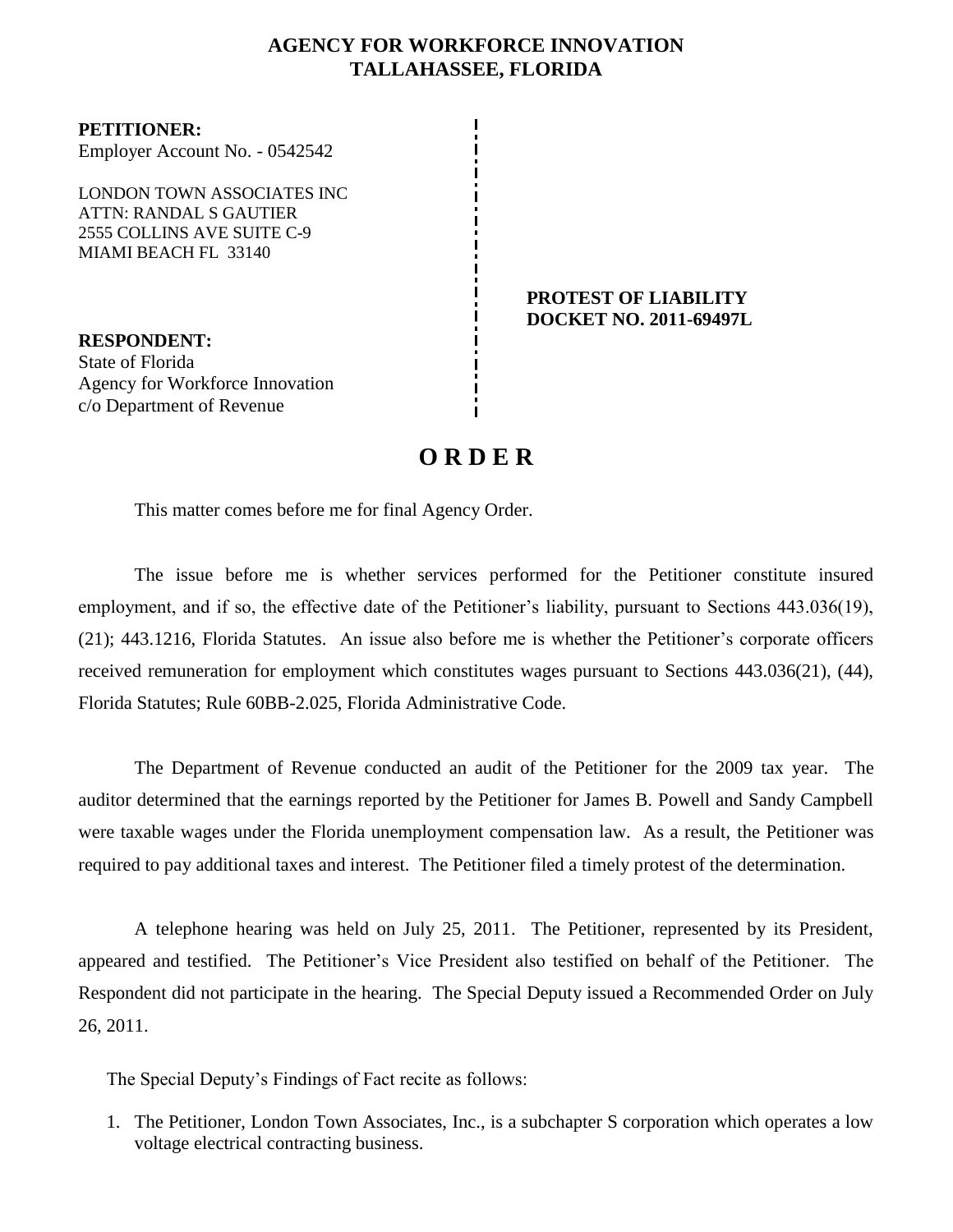- 2. The Petitioner's President is Randal Gautier. The Petitioner's Vice President is James B. Powell, Jr. The Petitioner's President does not have a low voltage electrical contractor's license. The license holder and qualifying agent for the Petitioner is James B. Powell, Jr., the Petitioner's Vice President.
- 3. James B. Powell, Jr. retired in approximately 2007; however, he continued to perform services for the Petitioner on an as-needed basis as the qualifying agent. As the license holder and qualifying agent for the Petitioner it was necessary for James Powell to pull the permits before the Petitioner could perform any work.
- 4. The Petitioner's company is very small, however, the Petitioner needed to have someone prepare the sales tax reports, unemployment compensation tax reports, and other monthly reports. The Petitioner contacted an individual who performs bookkeeping services for many other businesses, Sandy Campbell. The Petitioner contracted with Sandy Campbell to provide monthly bookkeeping services for the Petitioner.
- 5. Each month Sandy Campbell contacts the Petitioner and informs the Petitioner which day she will visit the Petitioner's premises to perform the bookkeeping services. Sandy Campbell provides an invoice to the Petitioner each month for the services which she performs. The usual monthly fee is \$100 and the Petitioner usually pays the fee on the same day that the services are performed.
- 6. At the end of 2009 the Petitioner reported the money paid to James B. Powell, Jr. in the amount of \$3,013.28, and to Sandy Campbell in the amount of \$1,275.00, on Form 1099-MISC as nonemployee compensation.
- 7. The Department of Revenue selected the Petitioner for an audit of the Petitioner's books and records for the 2009 tax year to ensure compliance with the Florida Unemployment Compensation Law.
- 8. The Tax Auditor examined all of the Form 1099-MISC issued by the Petitioner, including the ones issued to James B. Powell, Jr. and to Sandy Campbell. The Tax Auditor concluded that the earnings paid to James B. Powell, Jr. and to Sandy Campbell should have been reported as wages for unemployment tax purposes.
- 9. By an undated *Notice of Proposed Assessment* the Tax Auditor notified the Petitioner of the results of the audit. The Petitioner filed a protest by mail postmarked May 2, 2011.

Based on these Findings of Fact, the Special Deputy recommended that the determination dated April 21, 2011, be modified. The Special Deputy recommended that the portion of the determination holding Sandy Campbell to be an employee be reversed. The Special Deputy also recommended that the portion of the determination holding James B. Powell, Jr. to be the Petitioner's employee be affirmed. The Petitioner's exceptions were received by mail postmarked August 6, 2011. No other submissions were received from any party.

With respect to the recommended order, Section 120.57(1)(1), Florida Statutes, provides:

The agency may adopt the recommended order as the final order of the agency. The agency in its final order may reject or modify the conclusions of law over which it has substantive jurisdiction and interpretation of administrative rules over which it has substantive jurisdiction. When rejecting or modifying such conclusions of law or interpretation of administrative rule, the agency must state with particularity its reasons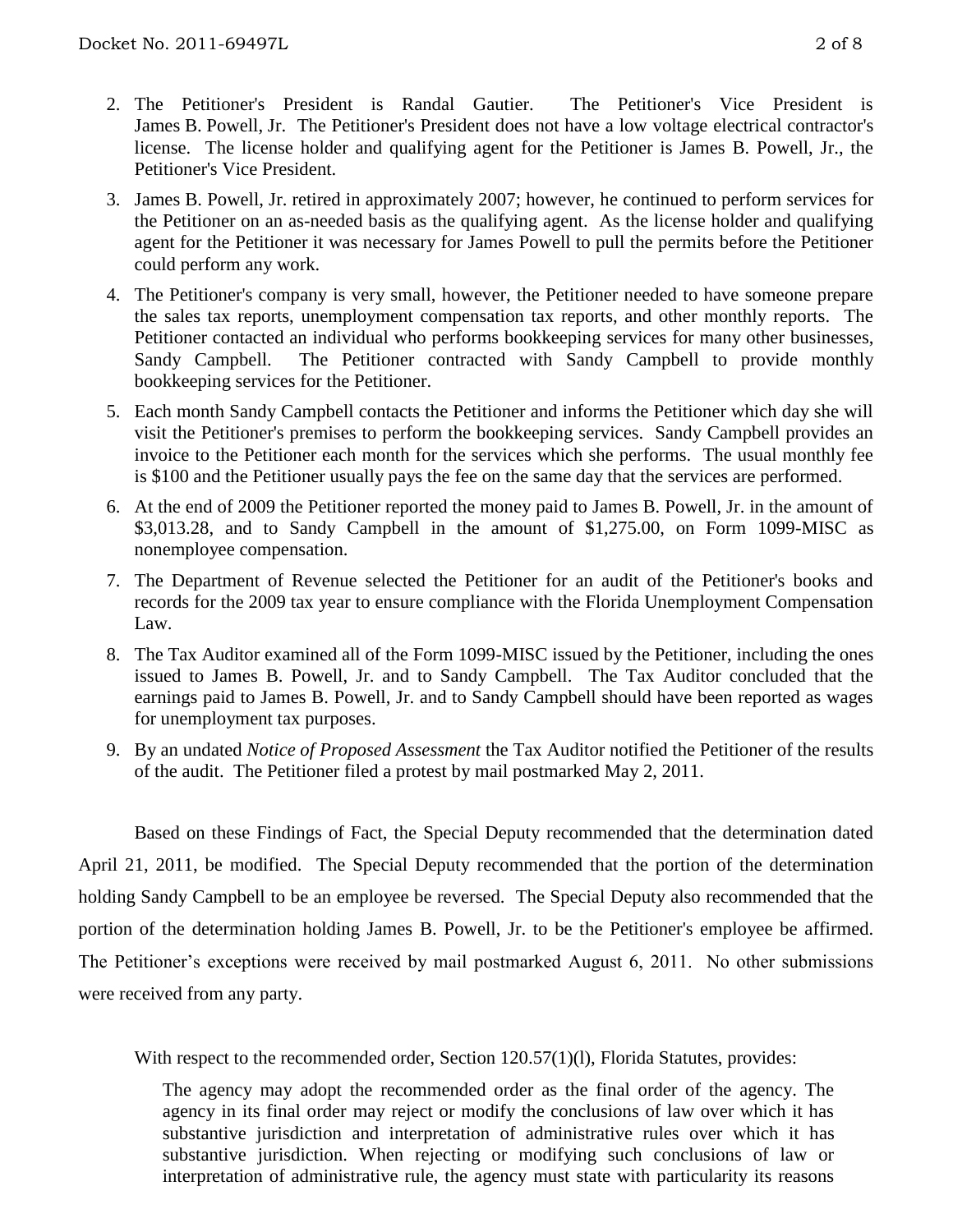for rejecting or modifying such conclusion of law or interpretation of administrative rule and must make a finding that its substituted conclusion of law or interpretation of administrative rule is as or more reasonable than that which was rejected or modified. Rejection or modification of conclusions of law may not form the basis for rejection or modification of findings of fact. The agency may not reject or modify the findings of fact unless the agency first determines from a review of the entire record, and states with particularity in the order, that the findings of fact were not based upon competent substantial evidence or that the proceedings on which the findings were based did not comply with essential requirements of law.

With respect to exceptions, Section 120.57(1)(k), Florida Statutes, provides, in pertinent part:

The agency shall allow each party 15 days in which to submit written exceptions to the recommended order. The final order shall include an explicit ruling on each exception, but an agency need not rule on an exception that does not clearly identify the disputed portion of the recommended order by page number or paragraph, that does not identify the legal basis for the exception, or that does not include appropriate and specific citations to the record.

The Petitioner's exceptions are addressed below. Additionally, the record of the case was carefully reviewed to determine whether the Special Deputy's Findings of Fact and Conclusions of Law were supported by the record, whether the proceedings complied with the substantial requirements of the law, and whether the Conclusions of Law reflect a reasonable application of the law to the facts.

In the exceptions, the Petitioner proposes alternative findings of fact or conclusions of law. Section 120.57(1)(l), Florida Statutes, does not allow the modification or rejection of the Special Deputy's Findings of Fact or Conclusions of Law unless the Agency first determines that the findings are not supported by the competent substantial evidence in the record or that the conclusions do not reflect a reasonable application of the law to the facts. A review of the record reveals that the Special Deputy's Findings of Fact are supported by competent substantial evidence in the record. A review of the record also reveals that the Special Deputy's Conclusions of Law reflect a reasonable application of the law to the facts. As a result, the Agency may not modify the Special Deputy's Findings of Fact and Conclusions of Law pursuant to section 120.57(1)(l), Florida Statutes, and accepts the findings of fact and conclusions of law as written by the Special Deputy. The Petitioner's exceptions are respectfully rejected.

A review of the record reveals that the Findings of Fact are based on competent, substantial evidence and that the proceedings on which the findings were based complied with the essential requirements of the law. The Special Deputy's Findings of Fact are thus adopted in this order. The Special Deputy's Conclusions of Law reflect a reasonable application of the law to the facts and are also adopted.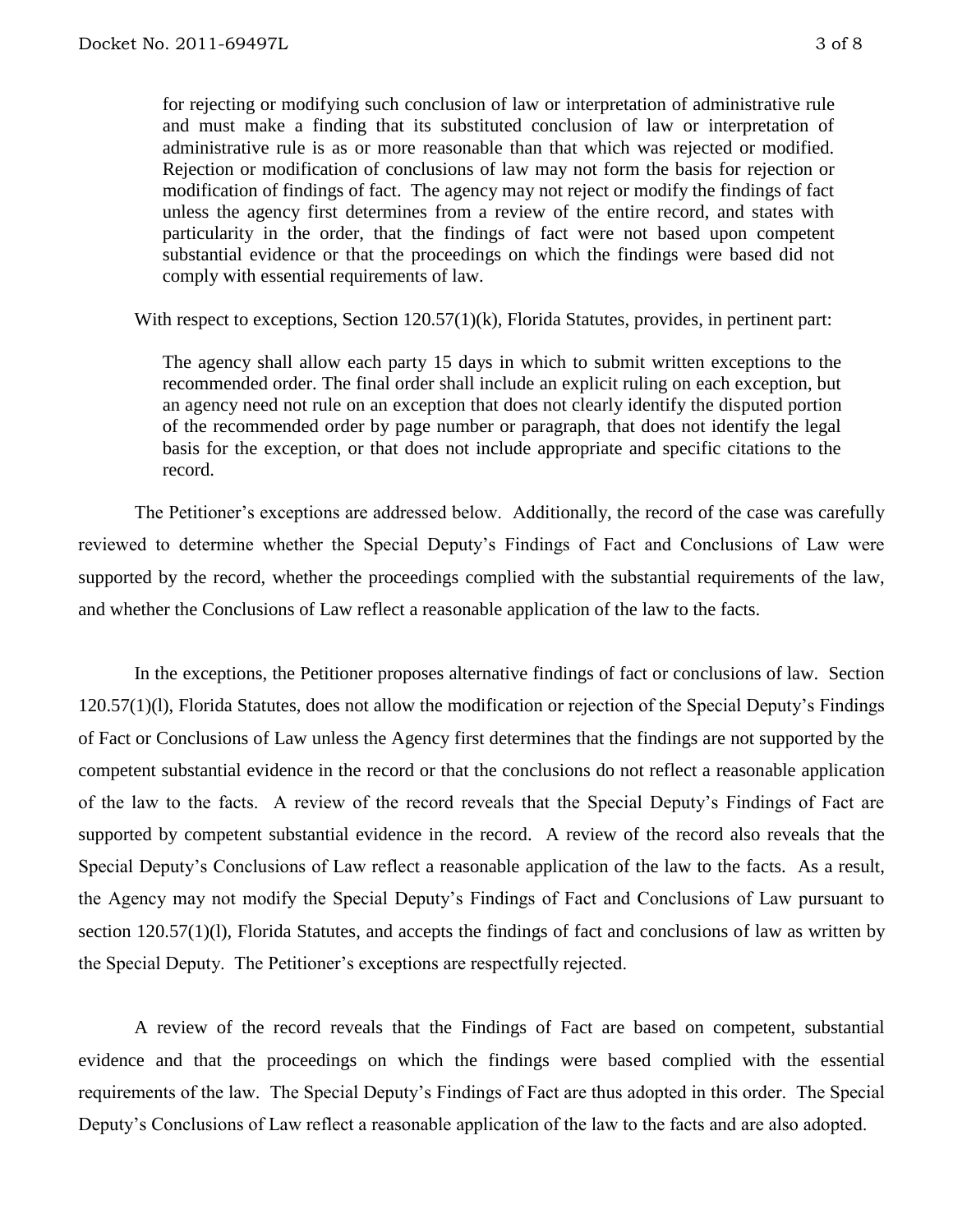Having fully considered the record of this case, the Recommended Order of the Special Deputy, and the exceptions filed by the Petitioner, I hereby adopt the Findings of Fact and Conclusions of Law of the Special Deputy as set forth in the Recommended Order**.**

Therefore, it is ORDERED that the determination dated April 21, 2011, is MODIFIED. It is further ORDERED that the portion of the determination holding Sandy Campbell to be an employee is REVERSED. It is also ORDERED that the portion of the determination holding James B. Powell, Jr. to be the Petitioner's employee is AFFIRMED.

DONE and ORDERED at Tallahassee, Florida, this \_\_\_\_\_ day of **September, 2011.**



TOM CLENDENNING, Assistant Director AGENCY FOR WORKFORCE INNOVATION

\_\_\_\_\_\_\_\_\_\_\_\_\_\_\_\_\_\_\_\_\_\_\_\_\_\_\_\_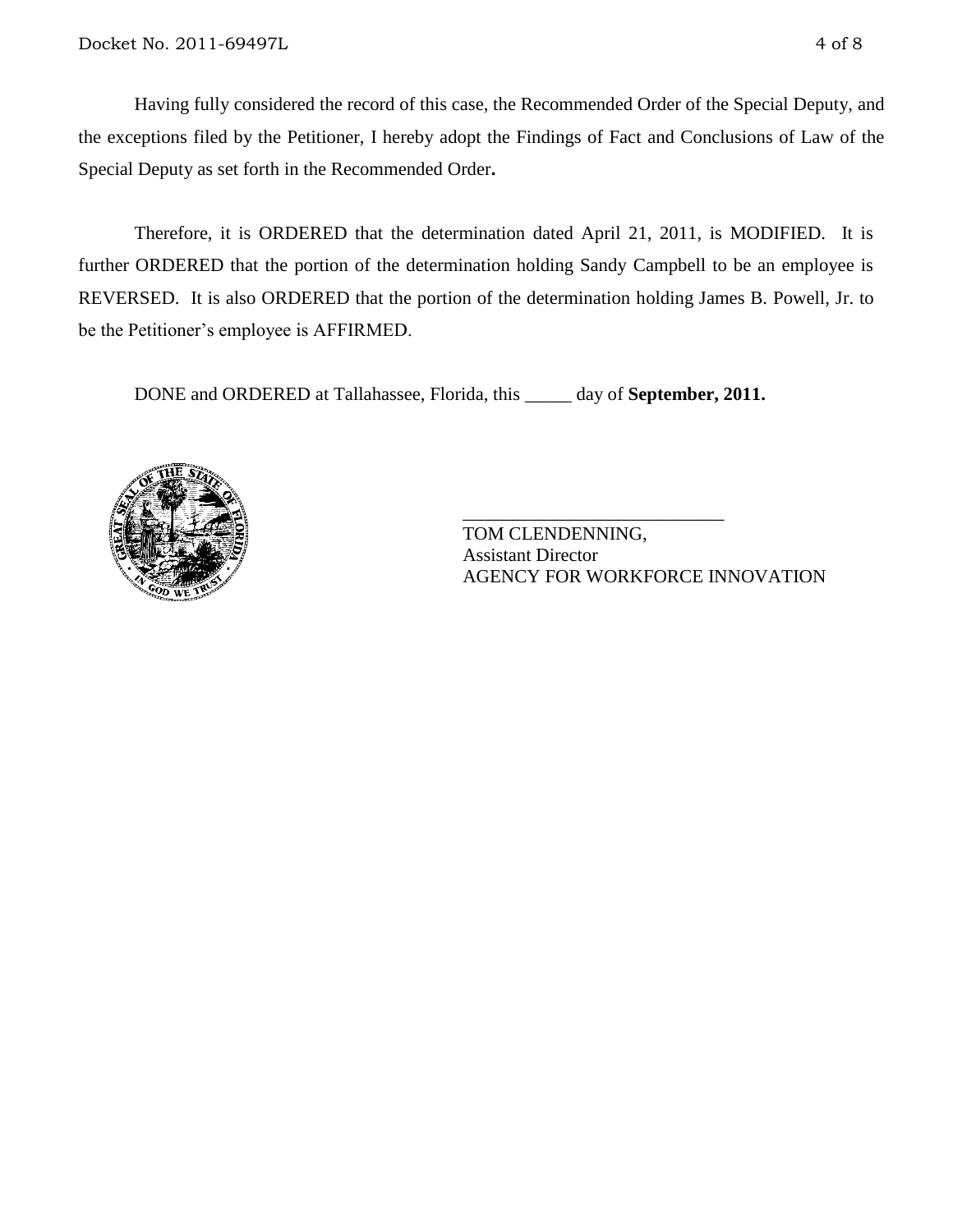MSC 345 CALDWELL BUILDING 107 EAST MADISON STREET TALLAHASSEE FL 32399-4143

#### **PETITIONER:**

Employer Account No. - 0542542 LONDON TOWN ASSOCIATES INC ATTN: RANDAL S GAUTIER 2555 COLLINS AVE SUITE C-9 MIAMI BEACH FL 33140

> **PROTEST OF LIABILITY DOCKET NO. 2011-69497L**

#### **RESPONDENT:**

State of Florida Agency for Workforce Innovation c/o Department of Revenue

## **RECOMMENDED ORDER OF SPECIAL DEPUTY**

TO: Assistant Director Agency for Workforce Innovation

This matter comes before the undersigned Special Deputy pursuant to the Petitioner's protest of the Respondent's determination dated April 21, 2011.

After due notice to the parties, a telephone hearing was held on July 25, 2011. The Petitioner, represented by its President, appeared and testified. The Petitioner's Vice President testified as an additional witness.

The record of the case, including the recording of the hearing and any exhibits submitted in evidence, is herewith transmitted. Proposed Findings of Fact and Conclusions of Law were not received.

#### **Issue:**

Whether services performed for the Petitioner constitute insured employment, and if so, the effective date of the Petitioner's liability, pursuant to Sections 443.036(19), (21); 443.1216, Florida Statutes.

Whether the Petitioner's corporate officers received remuneration for employment which constitutes wages, pursuant to Sections 443.036(21), (44), Florida Statutes; Rule 60BB-2.025, Florida Administrative Code.

#### **Findings of Fact:**

- 1. The Petitioner, London Town Associates, Inc., is a subchapter S corporation which operates a low voltage electrical contracting business.
- 2. The Petitioner's President is Randal Gautier. The Petitioner's Vice President is James B. Powell, Jr. The Petitioner's President does not have a low voltage electrical contractor's license. The license holder and qualifying agent for the Petitioner is James B. Powell, Jr., the Petitioner's Vice President.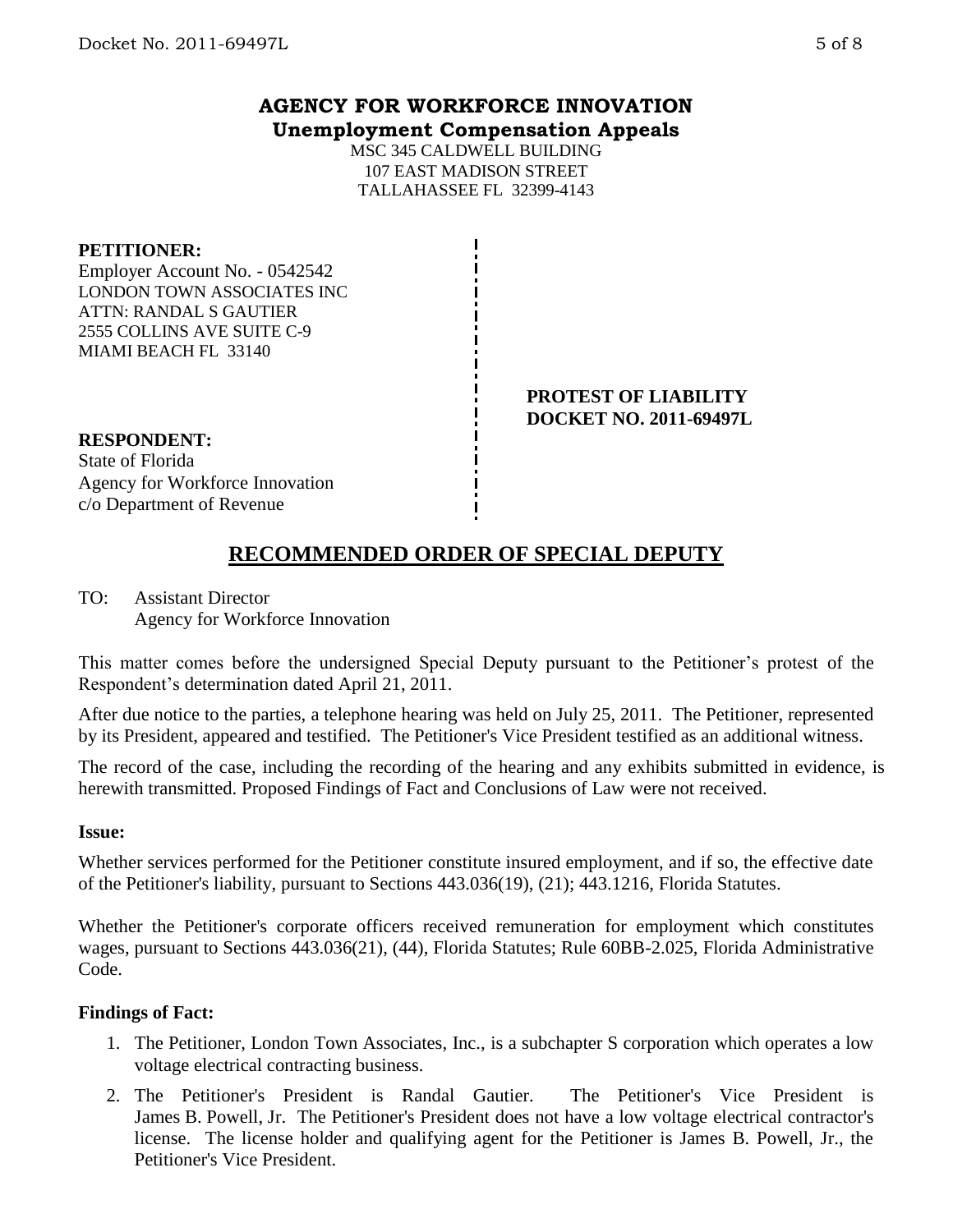- 3. James B. Powell, Jr. retired in approximately 2007; however, he continued to perform services for the Petitioner on an as-needed basis as the qualifying agent. As the license holder and qualifying agent for the Petitioner it was necessary for James Powell to pull the permits before the Petitioner could perform any work.
- 4. The Petitioner's company is very small, however, the Petitioner needed to have someone prepare the sales tax reports, unemployment compensation tax reports, and other monthly reports. The Petitioner contacted an individual who performs bookkeeping services for many other businesses, Sandy Campbell. The Petitioner contracted with Sandy Campbell to provide monthly bookkeeping services for the Petitioner.
- 5. Each month Sandy Campbell contacts the Petitioner and informs the Petitioner which day she will visit the Petitioner's premises to perform the bookkeeping services. Sandy Campbell provides an invoice to the Petitioner each month for the services which she performs. The usual monthly fee is \$100 and the Petitioner usually pays the fee on the same day that the services are performed.
- 6. At the end of 2009 the Petitioner reported the money paid to James B. Powell, Jr. in the amount of \$3,013.28, and to Sandy Campbell in the amount of \$1,275.00, on Form 1099-MISC as nonemployee compensation.
- 7. The Department of Revenue selected the Petitioner for an audit of the Petitioner's books and records for the 2009 tax year to ensure compliance with the Florida Unemployment Compensation Law.
- 8. The Tax Auditor examined all of the Form 1099-MISC issued by the Petitioner, including the ones issued to James B. Powell, Jr. and to Sandy Campbell. The Tax Auditor concluded that the earnings paid to James B. Powell, Jr. and to Sandy Campbell should have been reported as wages for unemployment tax purposes.
- 9. By an undated *Notice of Proposed Assessment* the Tax Auditor notified the Petitioner of the results of the audit. The Petitioner filed a protest by mail postmarked May 2, 2011.

#### **Conclusions of Law:**

10. The issue in this case, whether services performed for the Petitioner constitute employment subject to the Florida Unemployment Compensation Law, is governed by Section 443.1216(1)(a), Florida Statutes, which provides in pertinent part:

The employment subject to this chapter includes a service performed, including a service performed in interstate commerce, by:

- 1. An officer of a corporation.
- 2. An individual who, under the usual common law rules applicable in determining the employer-employee relationship is an employee.
- 11. The Supreme Court of the United States held that the term "usual common law rules" is to be used in a generic sense to mean the "standards developed by the courts through the years of adjudication." United States v. W.M. Webb, Inc., 397 U.S. 179 (1970).
- 12. The Supreme Court of Florida adopted and approved the tests in 1 Restatement of Law, Agency 2d Section 220 (1958), for use to determine if an employment relationship exists. See Cantor v. Cochran, 184 So.2d 173 (Fla. 1966); Miami Herald Publishing Co. v. Kendall, 88 So.2d 276 (Fla. 1956); Magarian v. Southern Fruit Distributors, 1 So.2d 858 (Fla. 1941); see also Kane Furniture Corp. v. R. Miranda, 506 So.2d 1061 (Fla. 2d DCA 1987). In Brayshaw v. Agency for Workforce Innovation, et al; 58 So.3d 301 (Fla. 1st DCA 2011) the court stated that the statute does not refer to other rules or factors for determining the employment relationship and, therefore, the Agency is limited to applying only Florida common law in determining the nature of an employment relationship.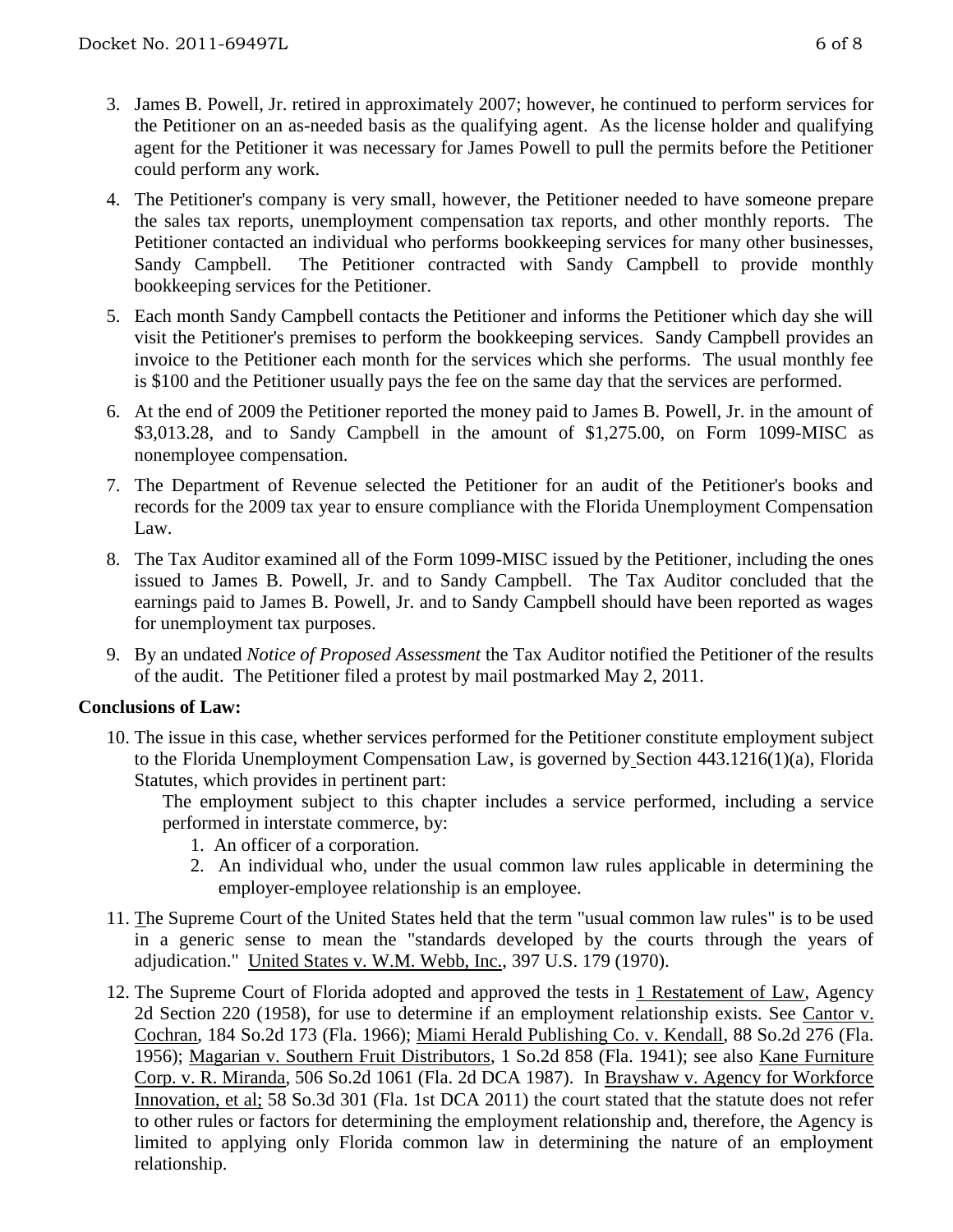- 13. Restatement of Law is a publication, prepared under the auspices of the American Law Institute, which explains the meaning of the law with regard to various court rulings. The Restatement sets forth a nonexclusive list of factors that are to be considered when judging whether a relationship is an employment relationship or an independent contractor relationship.
- 14. 1 Restatement of Law, Agency 2d Section 220 (1958) provides:
	- (1) A servant is a person employed to perform services for another and who, in the performance of the services, is subject to the other's control or right of control.
	- (2) The following matters of fact, among others, are to be considered:
		- (a) the extent of control which, by the agreement, the business may exercise over the details of the work;
		- (b) whether or not the one employed is engaged in a distinct occupation or business;
		- (c) the kind of occupation, with reference to whether, in the locality, the work is usually done under the direction of the employer or by a specialist without supervision;
		- (d) the skill required in the particular occupation;
		- (e) whether the employer or the worker supplies the instrumentalities, tools, and the place of work for the person doing the work;
		- (f) the length of time for which the person is employed;
		- (g) the method of payment, whether by the time or by the job;
		- (h) whether or not the work is a part of the regular business of the employer;
		- (i) whether or not the parties believe they are creating the relation of master and servant;
		- (j) whether the principal is or is not in business.
- 15. Comments in the Restatement explain that the word "servant" does not exclusively connote manual labor, and the word "employee" has largely replaced "servant" in statutes dealing with various aspects of the working relationship between two parties.
- 16. In Department of Health and Rehabilitative Services v. Department of Labor & Employment Security, 472 So.2d 1284 (Fla. 1<sup>st</sup> DCA 1985) the court confirmed that the factors listed in the Restatement are the proper factors to be considered in determining whether an employer-employee relationship exists. However, in citing La Grande v. B&L Services, Inc., 432 So.2d 1364, 1366 (Fla. 1st DCA 1983), the court acknowledged that the question of whether a person is properly classified an employee or an independent contractor often cannot be answered by reference to "hard and fast" rules, but rather must be addressed on a case-by-case basis.
- 17. The Petitioner is a low voltage electrical contractor. The work performed by Sandy Campbell, bookkeeping, was not part of the Petitioner's regular business activity but was separate and distinct from the Petitioner's business. According to the Petitioner's testimony the Petitioner entered into a contract with Sandy Campbell to perform certain bookkeeping duties. Sandy Campbell controlled when the services were performed and how the services were performed. Sandy Campbell determined the amount charged to the Petitioner for the services. According to the Petitioner's testimony Sandy Campbell held herself out to the general public as an independent bookkeeping service. These facts reveal that the services performed for the Petitioner by Sandy Campbell do not constitute insured employment.
- 18. The work performed for the Petitioner by James B. Powell, Jr. was not separate and distinct from the Petitioner's business but was an integral and necessary part of the Petitioner's business. The Petitioner could not have performed any work for the Petitioner's clients unless the license holder or qualifying agent pulled the permits for the Petitioner. It does not matter that the services were performed on a part-time or as-needed basis. The law does not discriminate between full-time and part-time work or between permanent and temporary work.
- 19. Section 443.036(20)(c), Florida Statutes provides that a person who is an officer of a corporation, or a member of a limited liability company classified as a corporation for federal income tax